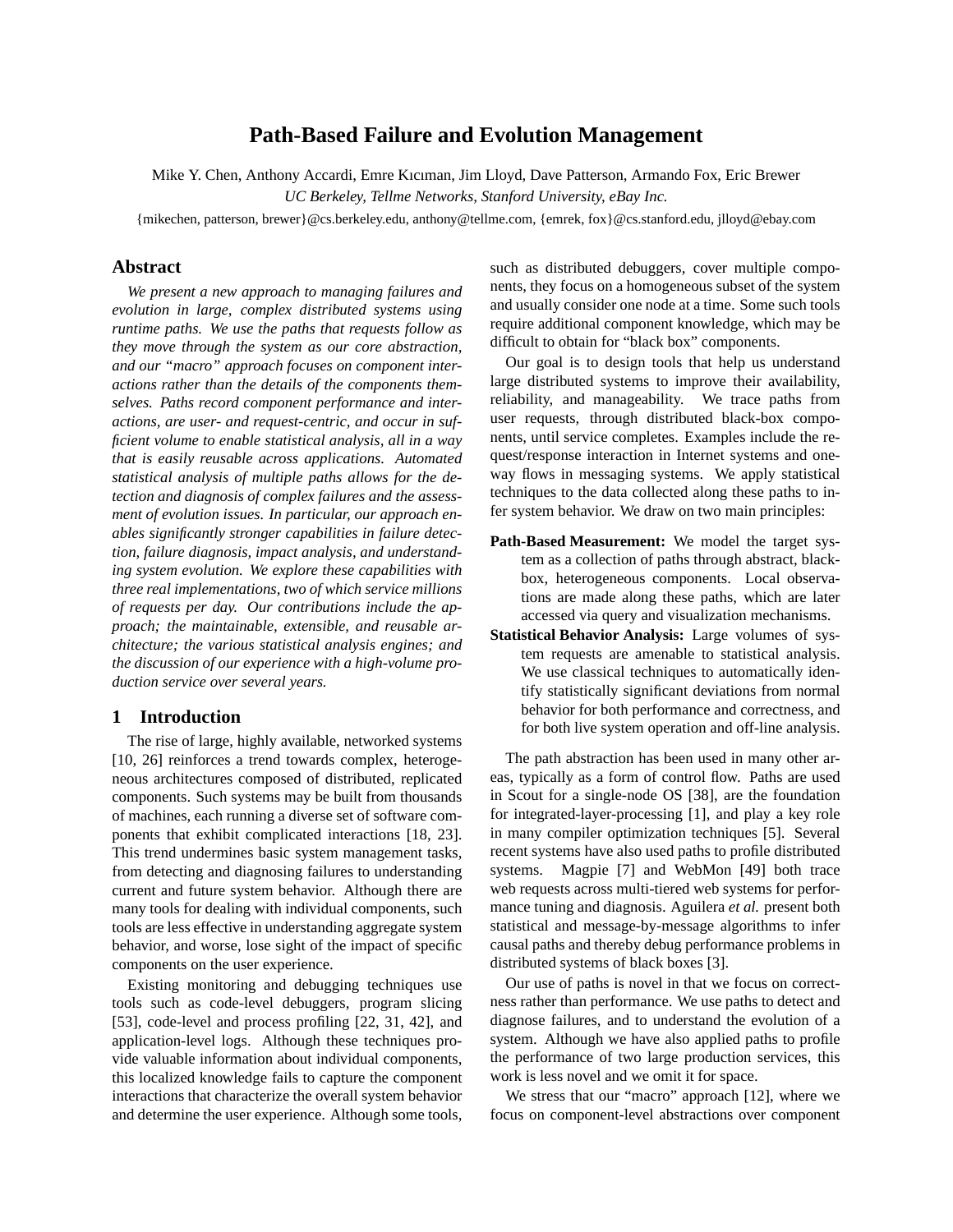| Path Framework | Site | Description                                 |         | Physical Tiers # of Machines Live Requests Apps Hosted |              |                 |
|----------------|------|---------------------------------------------|---------|--------------------------------------------------------|--------------|-----------------|
| Pinpoint       |      | research prototype                          | $2 - 3$ |                                                        |              | Java            |
| ObsLogs        |      | Tellme enterprise voice application network |         | hundreds                                               | millions/day | VoiceXML[55]    |
| SuperCal       | eBay | online auction                              | $2 - 3$ | thousands                                              | millions/day | $C_{++}$ . Java |

Table 1: A comparison of three systems that support path-based analysis.

details, complements and does not replace traditional component-oriented systems approaches. We often use such tools to flesh out issues identified via macro analysis. For example, our failure diagnosis typically can determine the specific requests and component(s) involved in a failure, but resolving the actual cause may require looking at source code or component logs.

In this paper we apply path-based macro analysis to two broad classes of tasks encountered with large, distributed systems: failure management and evolution.

*Failure Management* consists of the full process of detection, diagnosis, and repair of hardware and software failures. Paths help with three tasks in particular:

- **Detection:** Failures can result in unplanned downtime, and failure detection remains a hard problem, especially at the application level. Tellme Networks, one of the two commercial sites we have analyzed, estimates that roughly 75% of application-level failure recovery time is spent on detection. The difficulty is that overt symptoms caused by abnormal component behavior or bad component interactions may only be visible to the user. However, such problems can impact path structure in many ways, affecting control flow, path latency profiles, and user behavior. Using paths, we can reduce failure detection time and notice developing problems before the consequences become more severe. The key approach is to define "normal" behavior statistically, and then to detect statistically significant deviations.
- **Diagnosis:** Traditionally, once a failure is reported, engineers attempt to reproduce the problem with a simulated workload and verbose logging enabled, and proceed to correlate events in logs on different machines to reconstruct the failure timeline. Our approach differs in that our goal is to isolate problems using solely the recorded path observations, and to subsequently drive the diagnosis process with this path context. This works because correlations across the large number of paths that traverse the system imply which components and requests are involved (and not involved!) in a given failure scenario. This typically requires only a few queries once a failure is detected, and allows us to quickly identify and rank probable root causes. We can also "trap" errors by increasing the amount of detailed logging for isolated components in a live system.

**Impact Analysis:** After a problem is diagnosed, we would like to understand the impact that it had on users. In this case, we are estimating how many paths have the same profile as the faulty path. Knowing the scale of the problem allows us to prioritize the solution. In the case of failures that affect a Service-Level Agreement (SLA), such as an error in an ad server, impact analysis allows us estimate the damage and determine compensation.

*Evolution* is challenging for these systems because it is very difficult to replicate the precise timing and behavior of the production system. Thus most upgrades are rolled out in stages to a live system after extensive testing on a smaller "test system" with a simulated load. Systems evolve through both changes to their components and changes in how they interact. Paths help by revealing the actual system structure and dependencies, and tracking how they change. More importantly, our statistical approach allows us to simultaneously detect a wide range of performance and correctness issues across system versions. For each statistically significant change, we can drill down to understand the requests and components affected. This allows for both the validation of *expected* changes as well as the detection and diagnosis of *unexpected* changes.

We present our evaluation of path-based analysis on three implementations, summarized in Table 1.

- **Pinpoint** is an analysis framework for an open-source, 3-tier Java 2 Enterprise Edition (J2EE) [47] application platform, JBoss [30].
- **ObsLogs** are part of a path-based infrastructure at Tellme Networks, an enterprise voice application network.
- **SuperCal** is the logging infrastructure at eBay, an online auction site.

eBay and Tellme are geo-redundant systems. We believe, but do not show, that paths apply equally well to wide-area distributed systems, including peer-to-peer networks and sensor networks. The primary limitation of our approach is the need to aggregate the logs for analysis (described in the next two sections), as we do not present a wide-area distributed query system.

For our purposes, JBoss, eBay, and Tellme's network can be considered cluster-based application servers that provide a platform upon which applications are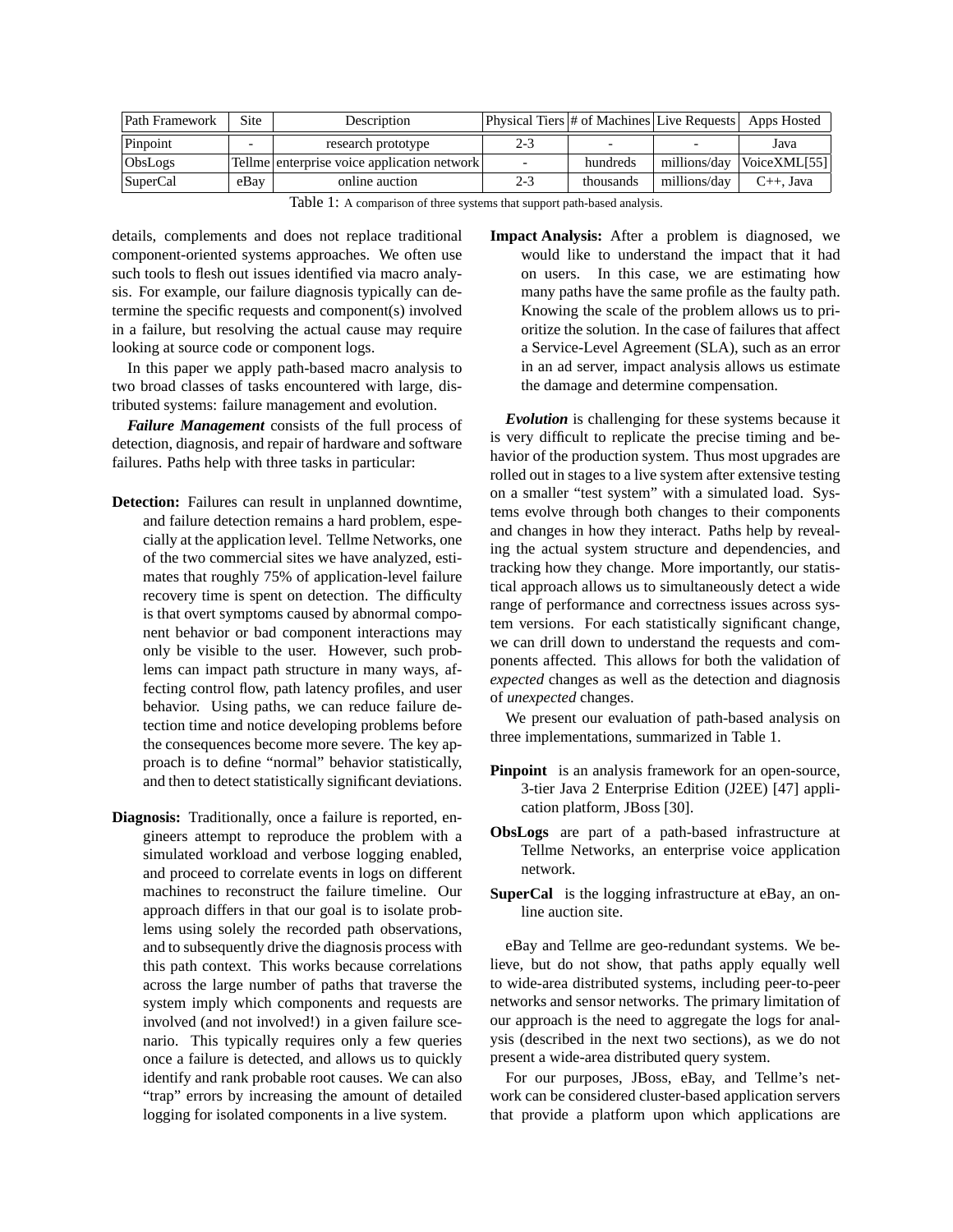

Figure 1: Path-based analysis architecture, illustrating the collection of *observations* from *Tracers* via the *Aggregator* for storage in the *Repository*. Various *Analysis Engines* perform statistical or visual analyses of path data via the *Query Engine*.

developed and run. Legacy applications can take advantage of our path-based tools without modification.

Although Pinpoint is a research prototype, Tellme's real-time, geo-redundant system has serviced many billions of requests since the end of 2001, when ObsLogs (short for Observation Logs) were deployed. eBay services hundreds of millions of requests a day, all of which are monitored using SuperCal, producing hundreds of gigabytes of compressed SuperCal logs.

We will describe our analysis framework before presenting our two main applications: failure management and evolution. In Section 2 we explain our path analysis architecture. We describe relevant implementation details in Section 3. In Section 4, we *detect* failures based on deviations in path structure and interval distributions, show how to accurately and quickly *diagnose* such failures, and gauge their importance via *impact analysis*. We show how to *evolve* the system by deducing structure and regressing changes across system and application versions in Section 5. Finally, we discuss lessons learned in Section 6, and related work in Section 7.

## **2 Design**

Our primary architectural goals are to enable pathbased measurement for a variety of systems and to decouple the recording, storage, and analysis functionality, so that these subsystems may scale and evolve independently. Because we are interested in real failures, the framework must be feasible to use on a live system.

In a path-based implementation, a path is a collection of observations, which are local, discrete system measurements at particular points during the system's response to a request. Example observations include



Figure 2: Breaking down a phone call into overlapping paths: each box represents the logical extent of the path, while arrows illustrate the actual range of observations. After connecting, the user says "news", and then later "top stories".

timestamps, component and host names, and version numbers. The observations are recorded by Tracers, shown in Figure 1, and the path data is aggregated, stored, and analyzed statistically or visualized. After defining paths, we describe the main modules of Figure 1 in more detail.

#### **2.1 Defining Paths**

A path embodies the control flow, resources, and performance characteristics associated with servicing a request. We use the term "request" in a broad sense for whenever any external entity asks the system to perform some action. The request may result in a response delivered back (e.g., HTTP) or in some action with remote consequences (e.g., UDP packets). Paths may have interpath dependencies through shared state or resources such as database tables, file systems, or shared memory.

Multiple paths are often grouped together in *sessions*, just as a user's requests collectively contribute to a higher-level goal. Multiple stateless HTTP requests may be tied together with a cookie containing a session ID. For P2P systems, a lookup session may contain several one-way message paths, including queries and result delivery. On Tellme's network, a phone call is a session.

Pinpoint and SuperCal use the natural definition of a path for web services: a web server's response to an HTTP request. The Tellme system paths, shown in Figure 2, need more explanation. VoiceXML end users call a phone number, interact with the system via speech and touch-tone, and ultimately end their call by hanging up or transferring to another number. The user is usually undertaking a high-level application-specific task, such as retrieving driving directions or placing stock trades.

A request-response interaction occurs whenever the user waits for the system to respond. Since the behavior of these response paths directly characterizes a user's experience with the system, and serves as a foundation upon which successful applications can be built, understanding this behavior is extremely important. We thus define paths in Tellme's network as originating when a user provides input and ending when the system responds. For example, a user initiates a path by speaking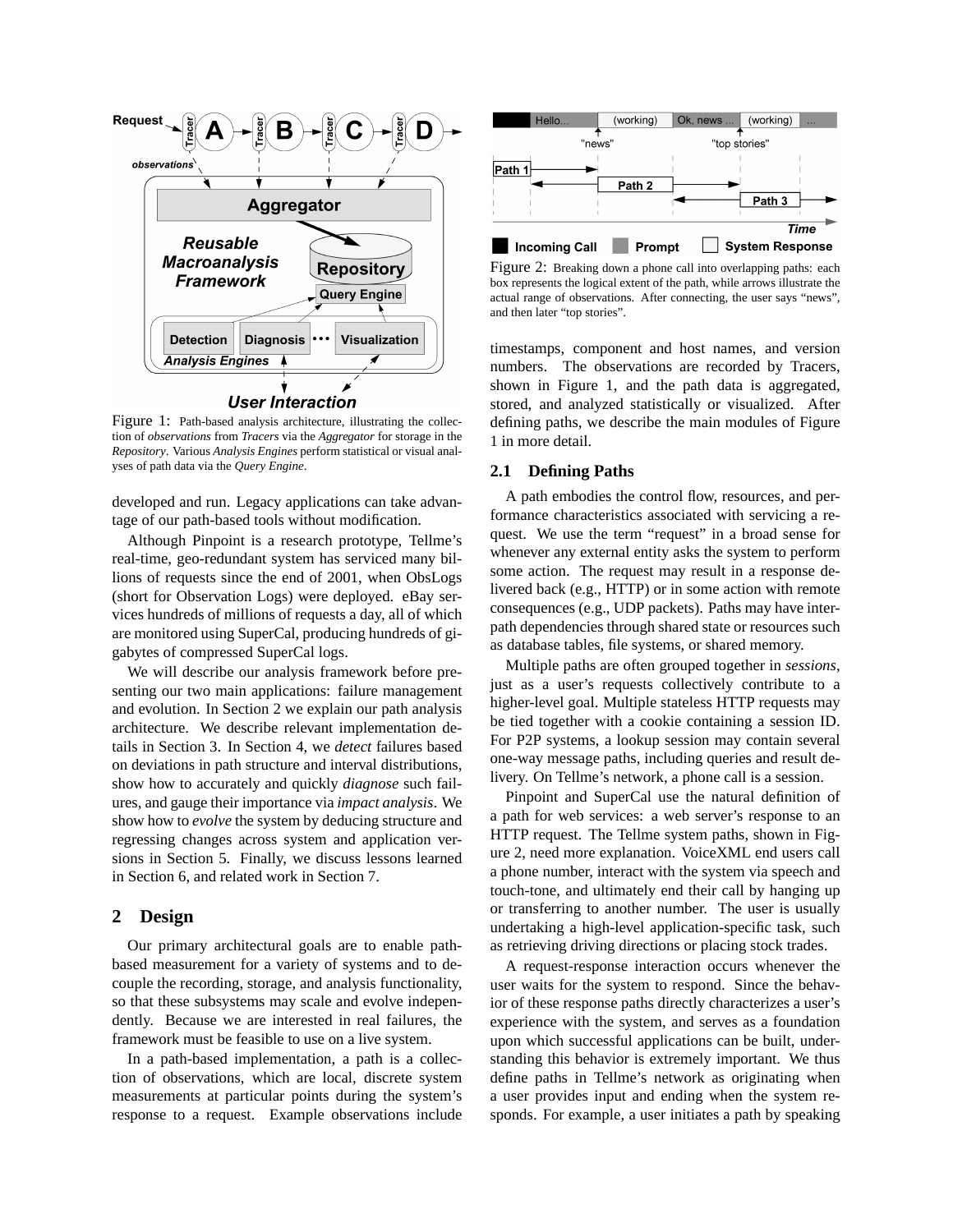and ends when they hear an aural response. For completeness, we also record path information past these logical endpoints, as shown in Figure 2.

### **3 Implementation**

We describe our path-based macro analysis implementations, organized by the subsystems shown in Figure 1.

### **3.1 Tracers**

Tracers are responsible for tracking a request through the target system and recording any observations made along the way. Our approach is to associate each request with a unique identifier at the system entry point, and to maintain this association throughout. This is similar to Magpie [7] and WebMon, although our tracers record additional information such as resource dependencies and version numbers for failure analysis. We do not record all low-level resources, such as the network packets that Magpie tracks. Although paths may be inferred without them [3, 36], explicit path identifies are essential in linking specific observations with specific failures.

We require that the request identifier be accessible from all areas of the platform that make observations. If threads process requests one at a time, storing IDs in thread-local storage is an attractive option. If protocols with extensible headers are used, such as HTTP or SOAP, we can add the ID as part of a header. Failing that, we can modify the existing protocols, interfaces, class members, etc., so that the request ID follows the control flow.

Alternatively, the entire path state, including the ID and all recorded observations, can be threaded through the system. This simplifies observation aggregation, but there is overhead in moving observations through component boundaries. To optimize performance, we use both techniques: the entire path state where shared memory is available, and just the request ID otherwise.

Although Tracers are platform-specific, they can remain application-generic for platforms that host application components (e.g., J2EE, .NET [35]). This can be done by monitoring requests at application component boundaries, or, more generally, by recording platforminternal notions of content (e.g., URLs, module names, function symbols) along paths.

Pinpoint, ObsLogs, and SuperCal all have platform Tracers to enable monitoring for all applications, without modification. We also provide interfaces for application developers to insert their own data, such as data hashes and references to other data sources, so that in the extreme case, all system logging may be done via paths.

#### **3.1.1 Pinpoint**

We modified the Jetty web server to generate a unique ID for each HTTP request. Because Jetty is integrated with JBoss in the same JVM and has a simple threading model, we use Java's ThreadLocal class to store request IDs. When the server invokes a remote Enterprise Java Bean (EJB), our modified Remote Method Invocation protocol passes the ID transparently to the target EJB.

We augmented the Java Server Pages (JSP), Servlets, EJB containers, and JDBC driver to report observations on component and database usage. These observation points report the names of the application component, the methods invoked, and the SQL queries. The total code modification was less than 1K lines, and took about a week of a graduate student's time.

#### **3.1.2 ObsLogs**

To minimize performance overhead and optimize for observation insertion, we store the in-process portion of each path in a linked list of fixed-size memory segments. Each observation contains a table index, relative timestamp, and identifier, for a total of 12 bytes. The index identifies the precise location in the system where the observation was made, and the identifier points to other logging sources that provide further contextual information. Recording an observation simply involves copying these 12 bytes into (usually) pre-allocated memory. At current usage levels on modern hardware, there is no statistically significant measurable impact on the CPU usage and end-to-end latencies of the instrumented processes.

The Tellme platform also records how paths interact. Paths may split as parallel subtasks, merge when results are aggregated, or interrupt each other during an abort. All these behaviors are easily tracked since the path state follows the underlying logic: path pointers may be passed to multiple software modules each working on a subtask, code that aggregates results may link one path pointer to another, etc. Using the path identifiers, paths across different processes may be logged in pieces and fully reconstructed by the Aggregator.

#### **3.2 Aggregator and Repository**

The Aggregator receives observations from the Tracers, reconstructs them into paths using the request IDs,, and stores them in the Repository. The path data may flow from distributed local storage to a central data repository, and filters may be applied to reduce the data volume, creating a multi-tiered cache for paths.

Pinpoint supports two independent logging modes. The first uses the asynchronous Java Messaging Service to publish observations to (remote) subscribers. In the second mode, observations are written directly to local storage. We use Java's serialization routines to store and retrieve paths from files, and can insert paths into MySQL and Oracle databases over JDBC.

Although Tellme's Tracers frequently process paths with many hundreds of observations, this data rate cannot be sustained with disk writes on the critical path; such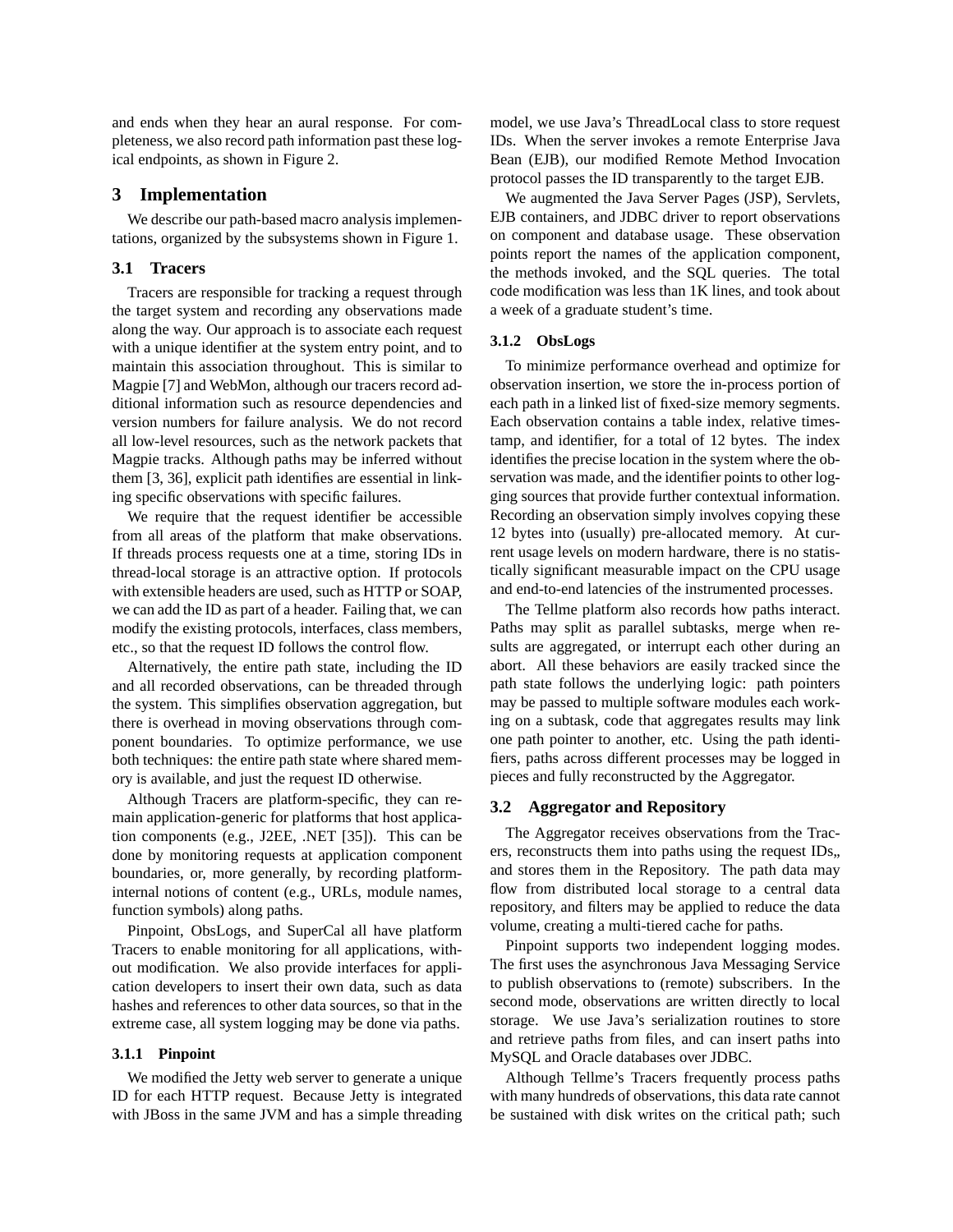delays impact the user experience. Hiccups on the order of several hundred milliseconds are intolerable along this critical path, so blocking disk writes are performed by another, dedicated thread. This thread also implements a dynamically configurable filter, so that observations within a path are selectively logged based on the structure and latency profile of that path. For example, we may only wish to log a particular observation if another specific observation is present in the same path, or if a pair of observations were made far enough away from each other in time. This way, we can specify greater logging detail for paths of particular interest.

Observations are always recorded internally, so that all path details are available in a core file, but only critical observations (including those required by monitoring logic) are regularly written to disk. Once on disk, Obs-Logs are aggregated and stored remotely.

### **3.3 Analysis Engines and Visualization**

We support both single and multi-path analysis, and use dedicated engines to run various statistical tests. Simpler algorithms can be executed in a database, since descriptive statistics such as mean, count, and sum are cheap SQL operations. Some data mining tools are also supported by Oracle [40], so more complicated algorithms such as clustering and classification can be performed, although off-line analysis is a better option at scale. We also use analysis engines written in C++, Java, and Perl, including non-parametric two-sample and analysis of variance (ANOVA) [44] tests.

Visualization is another analysis engine that complements statistical test output to help engineers and operators quickly understand system behavior. We have found Tukey's boxplots<sup>1</sup> useful in summarizing distributions, and survivor plots<sup>2</sup> helpful when focusing on high quantiles and outliers. These plots are generated using GNU Octave [21]. Directed graphs depicting system structure are drawn using Graphviz [6].

### **4 Failure Management**

We now turn to our first path-based analysis application, failure management. Given the inevitability of failures, it is important to improve the mean time to recovery (MTTR) as well as to increase the mean time to failure [10, 19]. The goal of failure management is to minimize failure impact on availability and service quality.

Although proven large-scale system design principles such as replication and layering improve scalability and availability, the resulting componentization impedes failure management, as the execution context is distributed throughout the system. Paths aid in failure management by observing request-centric system behavior, identifying the components involved, linking the symptoms with the distributed state responsible, and providing an effective means of validating system assumptions made while attempting to explain the undesirable behavior.

Paths contribute to failure management at each of the following steps:

- 1. *Detection*: We first learn of some new, undesired behavior (in QA, development, or production), ideally from an automated analysis engine but sometimes from a human's description.
- 2. *Isolation*: Analysis engines quickly find representative paths. These tell us which components are involved, and their structure allows us to isolate the problem to a small subset, often just a single component. Such components are immediately cut off from the remainder of the system so they can no longer impact users.
- 3. *Diagnosis*: A human gets involved at this point, as human response time can no longer impact service quality. The human visualizes several representative paths, and studies the statistically significant deviant component interactions and behaviors. Path-based tools are used to validate or refute hypotheses during the investigation. Path pointers to application-level logs, process images, etc., lead to root cause identification. Paths do not replace traditional local analysis tools, but rather complement them by guiding the diagnosis.
- 4. *Impact Analysis*: In parallel with diagnosis, the path structure that led to detection is refined so we can use paths to determine the extent of the user impact; i.e., the extent to which other paths exhibit the same problem. This allows us to prioritize the ongoing diagnosis and subsequent repair efforts.
- 5. *Repair*: We fix the problem.
- 6. *Feedback*: In parallel with repair, we use the experience as feedback to enhance future detection. If the specific problem could have been caught more quickly with traditional monitoring mechanisms, we now know enough from the paths to implement these. Or perhaps by generalizing our path detection, we could catch a broader class of problems.

We now focus our discussion on three failure management tasks: detection, diagnosis, and impact analysis. We single out some feedback examples as we proceed.

 $1$ Boxplots illustrate a distribution's center, spread, and asymmetries by using rectangles to show the upper and lower quartiles and the median, and explicitly plotting each outlier [44].

 $2A$  survivor plot is 1 - CDF, the cumulative distribution function; we plot it with a logarithmic y-axis to add detail for the tail, which is typically the area of interest for latency measurements.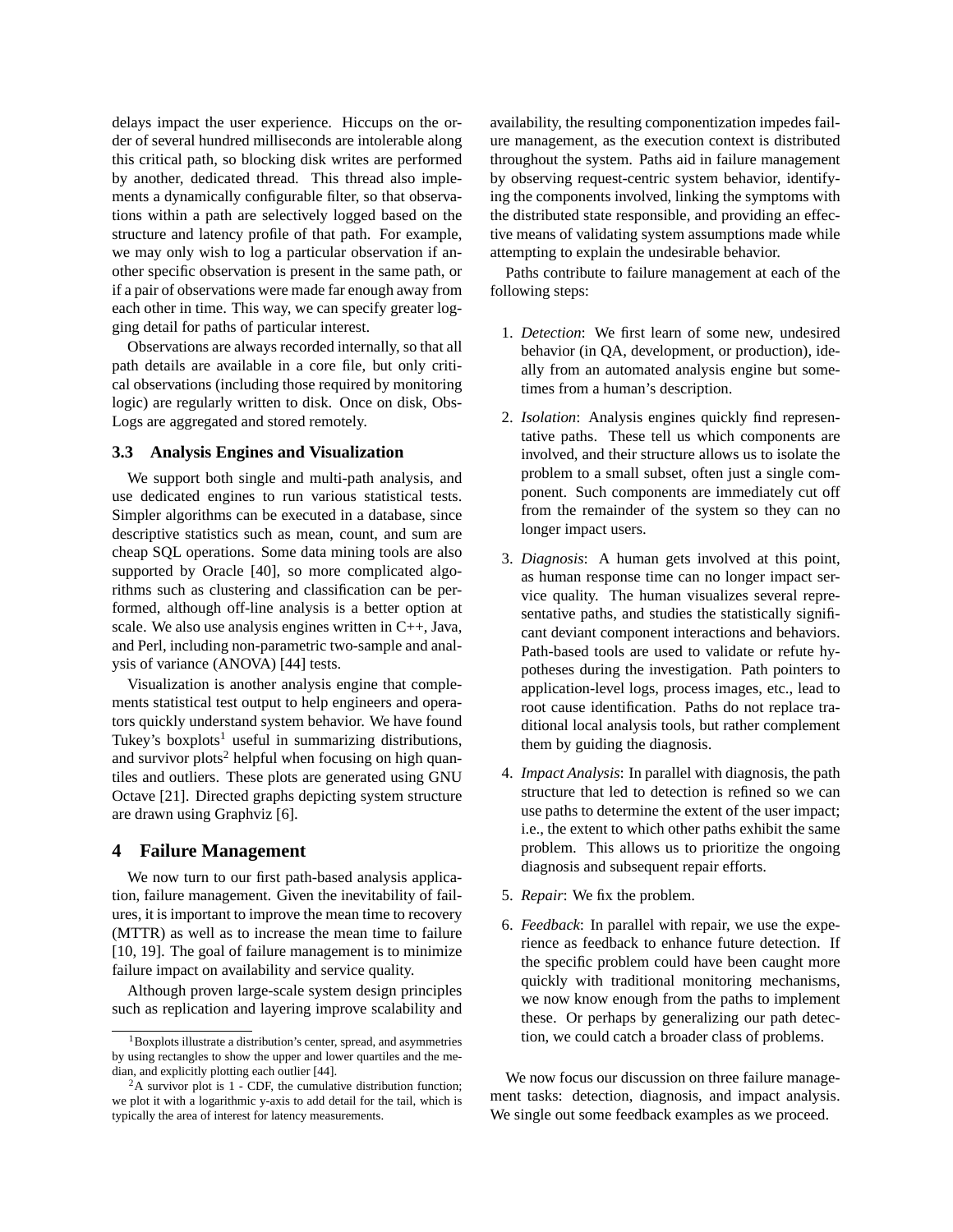### **4.1 Failure Detection**

Traditional monitoring methods use either low-level mechanisms, such as pings and heartbeats, or high-level application functionality tests. These low-level methods work well for fail-stop faults, but do not detect more subtle application-level failures. On the other hand, end-user tests such as web page content validation can detect broken applications, but the validation logic must be maintained and versioned along with the applications. Many services do not use these techniques because of the development and maintenance costs involved [39]. Neither approach works well for more subtle behaviors that affect performance or a small portion of requests.

Our approach is to characterize distributions for normal paths and then look for statistically significant deviations to detect failures. This can be applied to structural changes in paths. For example, an error handler could cut a path short, and a non-responsive or sluggish component could stall a path. This approach can also be applied to performance anomalies, which are visible as changes in latency distributions.

#### **4.1.1 Path Collisions**

While servicing a user request, a system may receive a second, new request that effectively aborts the first. For example, users frequently interrupt HTTP requests either by reloading the page (reissuing the request), or by clicking on a new link before the current request completes. Similarly, for Tellme applications, users may abort by hanging up, or issue new requests via touch-tone commands. We wish to tie these independent but related requests together to better understand their interaction.

The first path was interrupted and never completed. Incomplete paths often indicate some of the most challenging problems, as they capture scenarios in which the user aborts a request (or hang ups) on the system before receiving a response. For example, stalled system components often fail to exhibit faulty behavior directly, but instead show up via an increase in aborted requests.

Because of their importance, we wish to retain more context for incomplete paths. An incomplete, aborted path references the completed path that interrupted it, so we have a broader picture of how the user and other system components react to the potential problem. This is accomplished by the code that processes the abort, which associates the corresponding paths using path identifiers, memory pointers, etc. Then to find path collisions, we need only look for paths that are linked in this manner.

We consider a Tellme path collision problem in Figure 3. This was caused by a race condition that resulted in a test caller hearing complete silence, or "dead air". The paths for such stalled calls provide a clear diagnosis. The last observation recorded during the incoming call path was made just 453 ms after receiving the call. An



Figure 3: A stalled and subsequently interrupted Tellme response path, where an engineer hangs up after hearing dead air during a test.

| Fault Type  | Omitted | Runtime<br>Expected   |     | $ $ Overall |
|-------------|---------|-----------------------|-----|-------------|
|             | Calls   | Exceptions Exceptions |     |             |
| Structural  | 17%     | 4%                    | 9%  | 10%         |
| lanomalies  |         |                       |     |             |
| HTTP errors | 13%     | 7%                    | 22% | 17%         |

Table 2: Miss-rate comparison of structural anomaly detection and HTTP errors. We omit log file monitoring because of the high false positive rate; in our experiments, some failure was always declared whether or not we injected faults.

observation indicating that playback was about to proceed should have swiftly followed this one, but is instead absent. This pointed the developer to the few lines of code where the stall occurred; he then resolved the bug.

#### **4.1.2 Structural Anomalies**

We can also detect failures by searching for anomalies in path structure. We model normal path behavior using a probabilistic context free grammar (PCFG) [34], a structure borrowed from statistical natural language processing. The PCFG models the likelihood of a given path occurring based on the paths seen during training. Magpie [7] also proposes using a PCFG, but has not applied it to anomaly detection.

To generate the PCFG for normal path behaviors, we represent each path as a tree of component function calls. Based on the calls made by each component across all our paths, we generate probabilistic expansion rules, representing the probability that any given component will call a particular set of other components. For example, Figure 4 shows the rules trained from two short paths.

One advantage of the PCFG is that the resultant grammar loosely bounds the acceptable set of paths in our system. Because the grammar is context-free, the learned PCFG actually represents a super-set of the observed paths in the system, providing robustness to false positives. For example, a PCFG model of a user-customizable system, such as a personalizable web

| $S \to A$          | $p = 1.0$ | $B \to C$          | $p = 0.5$ |
|--------------------|-----------|--------------------|-----------|
| $A \rightarrow B$  | $p=0.5$   | $B \rightarrow \$$ | $p = 0.5$ |
| $A \rightarrow BC$ | $p = 0.5$ | $C \rightarrow$ \$ | $p = 1.0$ |

Figure 4: A sample PCFG, trained on two simple paths: one where  $A$  calls  $B$  which calls  $C$ , and another where  $A$  calls both  $B$  and  $C$ directly. **S** and \$ are the start and end symbols, respectively.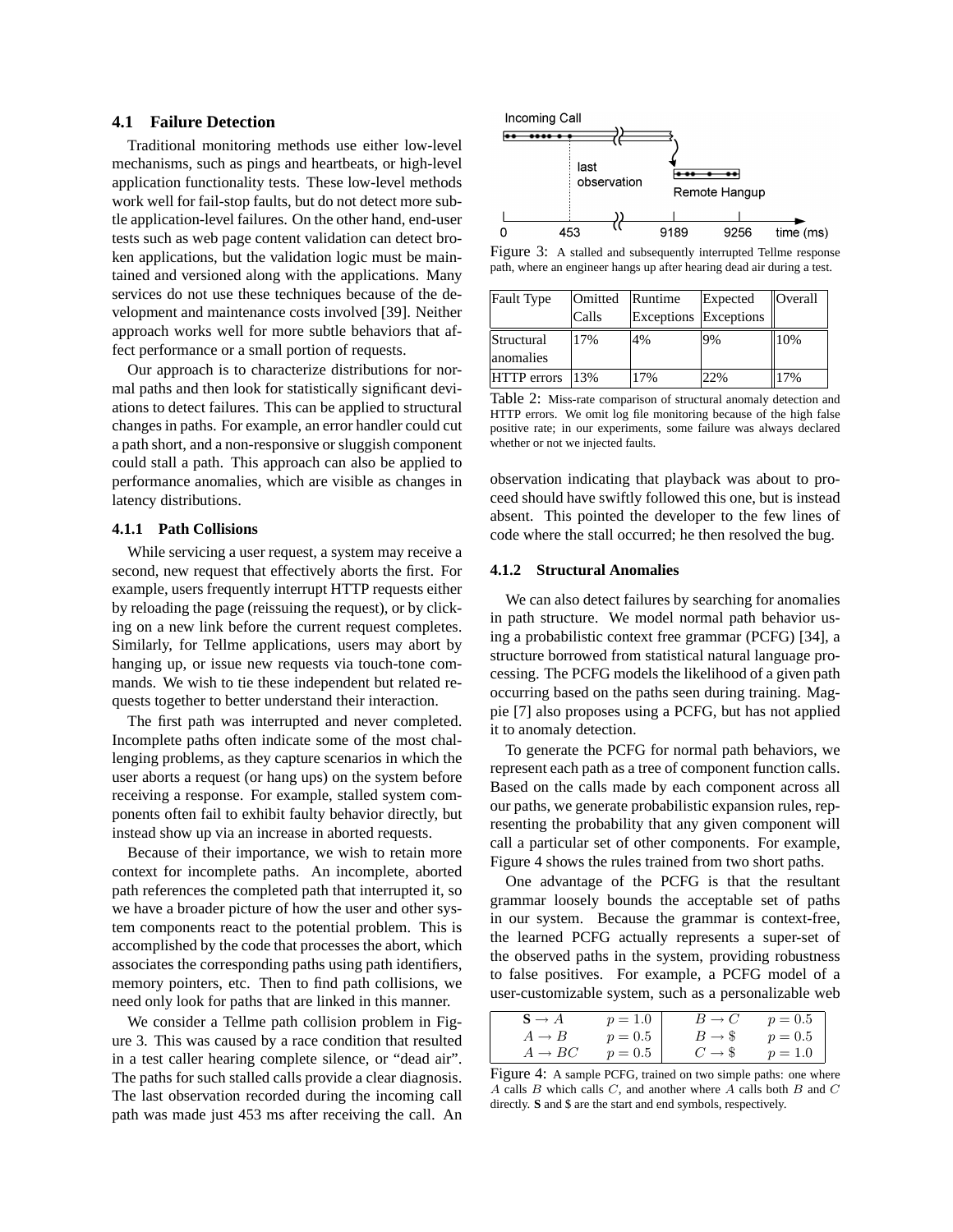portal, could accept many more combinations of personalization features than it had actually observed in its training set. This also means the PCFG might generate false negatives, allowing bad paths to slip through. Though this false-negative effect has not been a major factor in our experimental results, a context-sensitive grammar would make a different tradeoff, allowing fewer false-negatives but likely more false-positives.

Once deployed, we single out rare paths, as determined by our trained PCFG. In the results presented here, we only consider a path's structure to be anomalous if it does not fit our PCFG at all.

We implemented and evaluated this algorithm in Pinpoint, testing it by injecting a series of failures into two implementations of Sun's sample e-commerce site for J2EE, a clustered Petstore v1.1.2 and a rearchitected single-node Petstore 1.3.1.

We modified the J2EE platform to allow us to inject various failures, including expected and unexpected exceptions, as well as omitted method calls. In our experiments, we injected in turn each of the three kinds of failures into each of the 24 EJBs in the Petstores. For each failure experiment, we stressed the system with an application-specific workload for 5 minutes. We used our own trace-based load generator for each site, with a workload mix approximating that of the TPC web ecommerce ordering benchmark, TPC-W WIPSo [50].

We first trained Pinpoint's PCFG model with the paths from a fault-free run of the application under a 5 minute workload. Then, we used this model to score the paths observed during each experiment. Table 2 summarizes our results. We successfully detected 90% of all the failures. Overall, structural anomaly tests performed as well as or better than simple HTTP error and log monitoring. Also, HTTP monitoring found almost exclusively secondary faults, without noticing requests directly injected with faults. In comparison, structural anomaly detection correctly identified both types of faulty requests.

Although our path structure anomaly detection implementation excelled in these experiments, there are a number of realistic scenarios where it would not fare as well. During a software upgrade, an application's behavior may change significantly, and the PCFG may require explicit retraining. Also, some failures may have a subtle impact on path structure, so that the critical details are not instrumented as observations. For example, a data manipulation bug may not impact the associated path structure or the latencies recorded.

#### **4.1.3 Latency Anomalies**

Paths allow us to construct performance models for components that vary by request type, such as URLs. Such modeling details are valuable, since many components behave very differently when presented with different inputs. For example, a UserProfile component may service getProfile requests more quickly than updateProfile requests.

Deviations in system latencies often signal problems. An increase in latency outliers may indicate partial failures, while an increase in average latency might suggest overload. Latency decreases may be caused by errors preventing a request from being fully serviced.

In an empty audio clip example at Tellme, an audio server experienced an internal fault, so that it produced much shorter audio playbacks than the desired ones. This failure is not catastrophic at the system level; a rare, short audio playback typically goes unnoticed by the user. The problem is therefore difficult to detect via low-level system monitoring and would otherwise require significant application knowledge to handle effectively.

Despite this challenge, we were able to query the Obs-Logs to detect all similar occurrences once we understood the path latency characteristics for this failure: observations for the beginning and end of playback spaced too closely together in time. We correlated across multiple failure paths to deduce which components affected which applications, so we could isolate the failing components and assess application impact. With this new knowledge, we crafted a monitor to use these sub-path latency deviations to detect any future failures in both our production and testing environments; this is an example of the feedback aspect of failure management.

#### **4.2 Diagnosis**

Paths aid in diagnosis by identifying the components involved and linking the symptoms with the distributed state responsible. Although a single path may be sufficient to guide developers to identify the root causes, multiple paths enable the use of statistical techniques to build automated diagnosis tools.

We stress that this process involves system data from when the problem is first witnessed. We treat offline failure reproduction as a backup plan for when we do not have enough information to determine the root cause.

#### **4.2.1 Single-path Diagnosis**

A single path, when sufficiently instrumented with details such as function arguments and database queries, is sufficient for debugging many software problems. The control flow embodied by paths guides the use of local analysis tools, such as application-level logs, to discover and associate component details with a particular request. Without paths, the individual component logs are less useful for lack of an association between log entries and other system state for common requests. Correlating traditional debug logs for a large number of different components is painful and prone to error.

A path's latency profile may help isolate problematic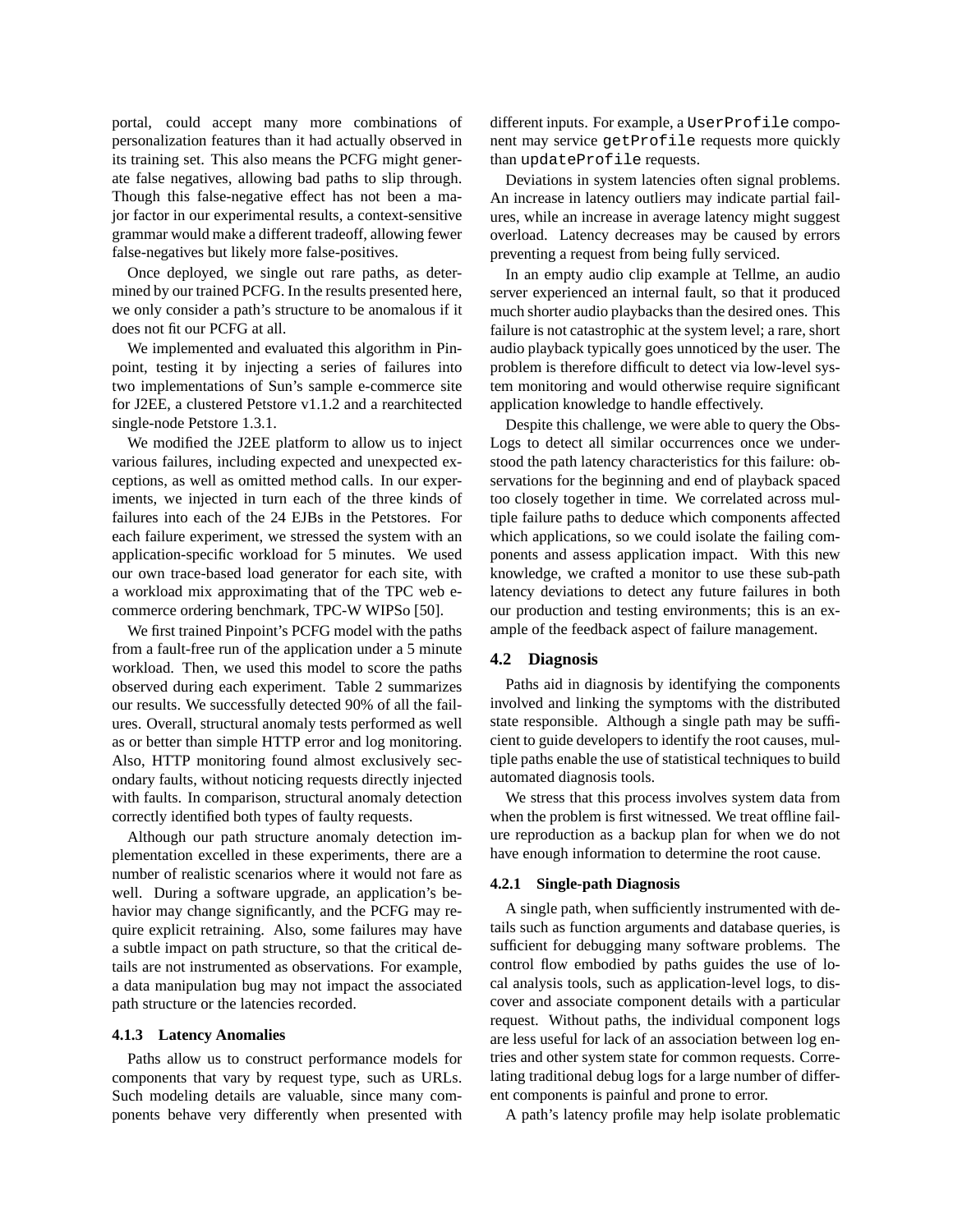components so that individual component logs yield a diagnosis. In the empty audio clip case at Tellme (see Section 4.1.1), an engineer familiar with a particular application noticed a short audio playback and provided the timestamp and caller ID of a phone call that enabled us to quickly locate the relevant path. Once we had visualized the latency profile, a short 20 ms playback time suggested an empty audio clip. The preceding observations confirmed that a remote audio server thought it had successfully serviced the audio request, when in fact a rare error had occurred. We identified the particular remote process from the path information, and text logs on that machine subsequently revealed the root cause.

#### **4.2.2 Multi-path Diagnosis**

Statistical techniques help rapidly narrow down potential causes of failure by correlating data across multiple paths [13]. This works with black-box components, and can be done automatically and independently of system upgrades. The heavy traffic presented to a large, live system exposes rare behavior and strengthens all our statistical tools by narrowing confidence intervals. In many systems, it is cost-prohibitive to reproduce such large, realistic input loads offline. For the rest, these techniques prove equally powerful offline.

To isolate faults to the components responsible, we search for correlations between component use and failed requests. Such components frequently cause the failures, or at least provide more insight into the chain of events leading to the failures. This can be cast as a feature selection problem in the statistical learning domain, where the features are the components and resources used by each request.

We have explored both a statistical machine learning approach and a data mining approach. The former involves training a decision tree [9] to differentiate between classes of success and failure, where the tree edges leading to failures become root cause candidates. The latter approach, called association rules [2], uses brute force to formulate all feature combinations (the rules) that are observed to co-occur with failures, and then ranks these by the conditional probability of failure.

We used two heuristics in implementing these algorithms. The first is noise filtering. Because large systems rarely operate with perfect consistency, they usually exhibit minor but acceptable abnormal behavior. When diagnosing failures, we are interested in identifying the root causes that result in a large portion of overall abnormal behavior. Therefore, we discard those root causes that fail to explain a sizable portion. The second heuristic trims the set of identified causes by eliminating redundant features that correlate perfectly with each other.

To evaluate these approaches, we collected 10 failure traces from eBay's production site. Four traces had two independent failures each for a total of 14 root causes, consisting of machine, software, and database faults. Each trace had roughly 50 features that tracked 260 machines, 300 request types, 7 software versions, and 40 databases. Both techniques correctly identified 93% of the root causes. The decision tree produced 23% false positives, compared with 50% for the association rules.

We have deployed an online diagnosis tool based on a greedy variant of the decision tree approach to eBay's production site. Instead of building a full decision tree, the algorithm locates the single fault that results in the largest number of failures. The tool analyzes 200K paths in less than 3 seconds, and sends diagnosis results via real-time Tivoli alerts to the operations team.

#### **4.3 Impact Analysis**

Failure impact on a system's users is a key component of many service quality metrics. For billing purposes, it is important to measure such impact accurately. It is also important to measure it *quickly*, so that problem solving resources may be correctly prioritized.

We measure the proportion of requests that are successfully serviced, as defined in a Service Level Agreement (SLA). A thorough SLA takes high-level, end-user factors into consideration, such as the quality of various responses or of the entire session. These are richer service metrics than availability.

Paths provide a means to accurately and rapidly compute such metrics. This is similar to the detection problem, but different in that we are not satisfied with just knowing whether a problem is happening, but rather want to identify *every* request impacted by the root cause, regardless of the different possible manifestations.

Using the details in the path collision example, we were able to perform an accurate impact analysis for a stress test, where we predict how often such race conditions would occur and be user-visible in a production environment. This is *predictive* impact analysis, because we are using results in an offline test environment to predict potential outcomes in a production environment. We can also perform *retroactive* impact analysis, where as part of a failure postmortem, paths help us answer a different set of questions, including how particular applications are impacted and to what degree.

For example, we queried for incoming call paths that stalled at the last recorded observation in Figure 3 for at least 100 ms before being interrupted by a call disconnect. All phone calls experiencing this problem stall at the same place, where the only input the user can provide is to hang up the phone. Therefore, our query would not miss any callers that experience the problem's symptoms. Our experience with the working, production version of this system indicates that this last observation is always followed by another within 10 ms, even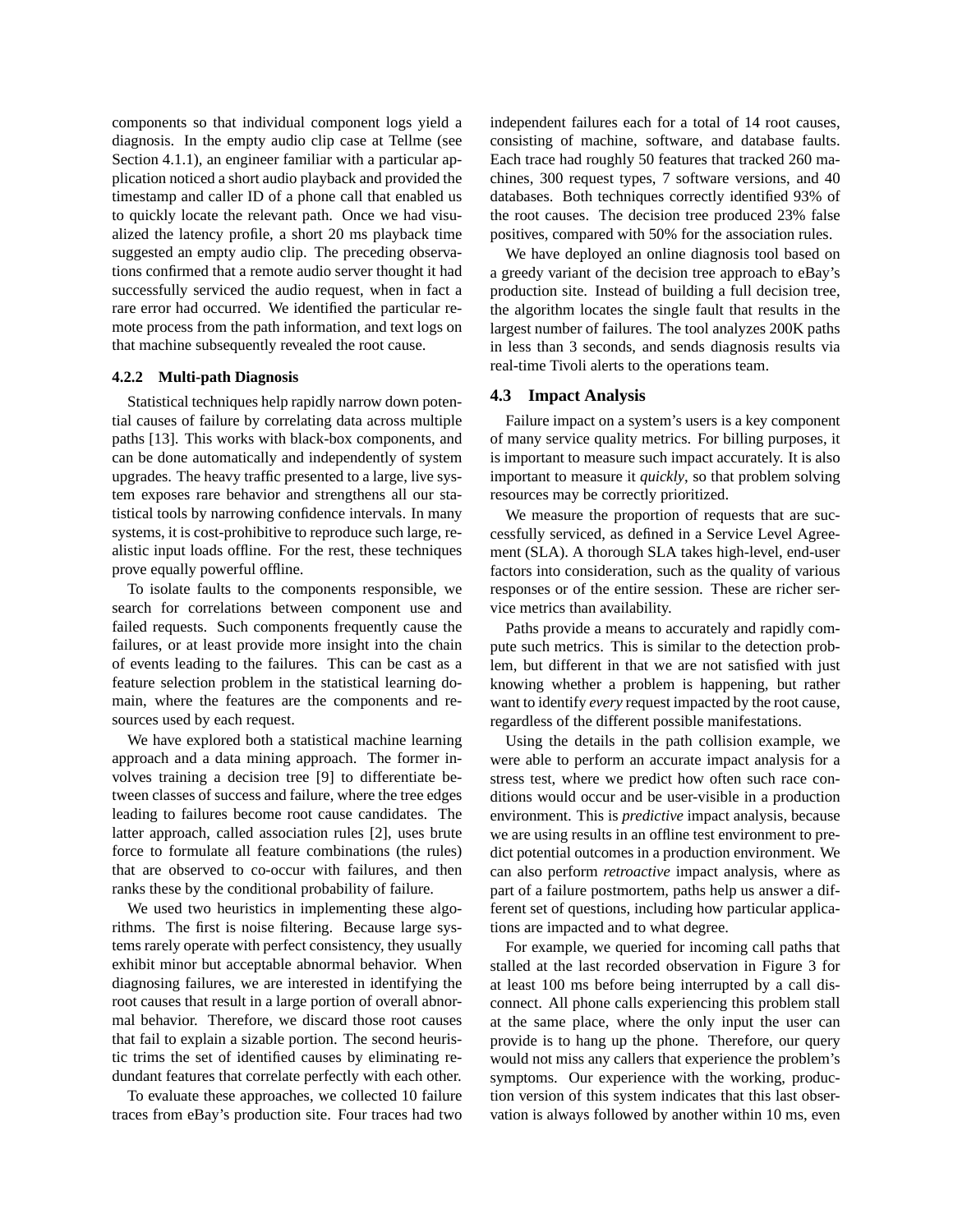

Figure 5: A portion of the derived application structure for RUBiS (a J2EE benchmark [11]) showing a subset of its 33 components, including JSPs, Servlets, EJBs, and database tables (in gray). The nodes are requests, components, and database tables. The directed edges represent observed paths.

when presented with a simulated input load (call traffic) that stresses the system past its normal operating point. Given the large amount of traffic and long time frames over which the correct behavior was observed, we can empirically bound the probability of a false alarm to less than  $1 \times 10^{-6}$ . Now, after little work, we had an accurate understanding of how this problem would impact live users, and could appropriately prioritize fixing it.

Note that this information also allows us to craft a targeted monitor for future occurrences of this problem, an example of failure management feedback. We can also generalize our queries to capture a larger class of problems by focusing on the user behavior. For example, we can search for callers who hang up on an incomplete path after a long period of inactivity.

### **5 Evolution**

Systems change over time, as software updates fix bugs and introduce new bugs and features, and hardware additions increase capacity as well as improve performance. Paths address system evolution in two ways:

- **Paths capture system structure** and component dependencies, and can be used to observe systems without *a priori* knowledge of their inner workings.
- When applied to testing during a system release process, paths enable developers and Quality Assurance (QA) engineers to quickly and accurately **validate new behavior** and **identify subtle regressions** across system versions. This can be done efficiently, so that a single test run may simultaneously detect and diagnose multiple regressions.

#### **5.1 Deducing Application Structure**

Modern applications tend to have intricate, dynamic structures containing components with complex dependencies. An accurate view of such structure increases code accessibility, enables more efficient development, aids in system testing, and increases the visibility of configuration failures.

|                                                       | <b>Database Tables</b> |   |   |   |     |
|-------------------------------------------------------|------------------------|---|---|---|-----|
| Request Type  Product Signon Account Banner Inventory |                        |   |   |   |     |
| verifysignin                                          | R                      | R | R |   |     |
| cart                                                  | R                      |   |   | R | R/W |
| commitorder                                           | R                      |   |   |   | W   |
| search                                                | R                      |   |   | R |     |
| productdetails                                        | R                      |   |   |   | R/W |
| checkout                                              |                        |   |   |   | W   |

Table 3: **An automatically generated partial state dependency table for Pet Store.** To determine which request types share state, group the rows by common entry under the desired column. For example, the checkout request only writes to the Inventory table, which is shared with three other requests: cart, commitorder, and productdetails.

Current techniques for understanding application structure rely on static analysis or human diligence to document and track application changes, sometimes with the aid of a modeling language, such as UML. Manually tracking changes is time consuming, prone to error, and difficult to enforce consistently. Paths can be used to discover this structure and provide more accurate details. With instrumented application servers, it is possible to deduce application structure without any knowledge of the application.

Note a key distinction between our approach and static analysis: paths capture *actual*, observed component dependencies, including runtime resources, instead of *potential* component dependencies. Figure 5 shows an example of an automatically derived application structure. We ran an unmodified J2EE benchmark, RUBiS[11], hosted on Pinpoint, and generated workload using the client emulator from the RUBiS package. The observed paths are aggregated to show the dependency between the various application components, including Java Server Pages, Servlets, Enterprise Java Beans, and database tables.

Paths can also be used to derive more complex application structure. For example, a database table containing end-user information is typically read and modified by several components, including those for register, login, and update operations. A bug in one of these operations may cause the others to fail. Table 3 is an automatically derived state-dependency table for an unmodified Pet Store application, showing the actual database tables read and written by various requests. Such knowledge is useful when diagnosing state-dependent bugs or data corruption, and understanding inter-path dependencies.

### **5.2 Versioning**

Identifying differences in system performance and behavior is an important part of upgrading applications and the platform they run on. During QA testing at Tellme, we use a telephone call simulator to stress systems in a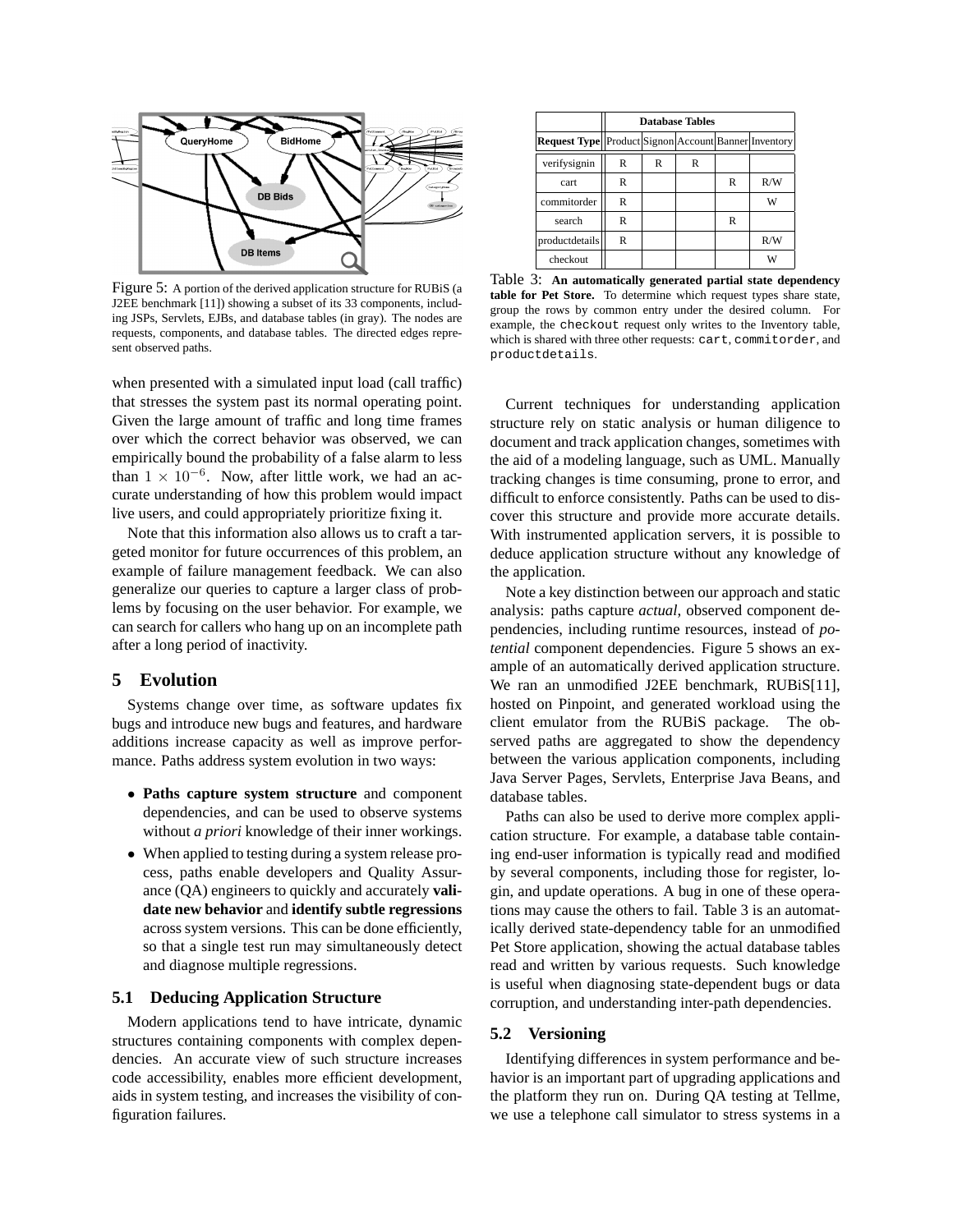

Figure 6: A trend specific to recognition time in Tellme application A suggests a regression in a speech grammar in that application.<sup>3</sup> Recall that the Tukey boxplots shown illustrate a distribution's center, spread, and asymmetries by using rectangles to show the upper and lower quartiles and the median, and explicitly plotting each outlier [44].

carefully controlled test environment. We analyze the resulting paths and compare them with similar data for previous platform and application versions, in order to identify regressions as well as validate performance improvements. We run 10-15 performance tests per release, each of which involves hundreds of distinct subpath comparisons. Although we focus on latency data here, it is straightforward to apply these techniques to other resource usage and performance metrics.

The path-based approach is particularly appealing to a QA team, as many meaningful comparisons may be derived from the embedded sub-paths. This allows a QA engineer to approach the analysis task with a different perspective than the developer, and as a result, QA often identifies interesting, unanticipated path structures.

For simplicity, we consider a sample of three such tests, using three different interval types from six different applications. *Search time* is a user-perceived latency, defined as the time from when a user stops speaking to when he hears audio in response. This consists of several disjoint subintervals. *Recognition time* covers up to speech recognition completion, at which point the platform conjectures what was said. *VXML interpretation* follows, and represents the time spent evaluating the application content in response to the user's input. The final portion of search time is spent preparing the desired prompt for playback.

In our first test, shown in Figure 6, we see that recognition time in application A changed drastically in version 2. However, recognition time in all other applications for this test remained steady (as exemplified by the plot for application B in the middle), and other intervals in application A, such as VXML interpretation time, did not change either (shown on the right). This narrows the problem down considerably.

An application history check revealed a feature



Figure 7: Consistent trends in Tellme recognition time profiles across applications suggest systemic changes.



Figure 8: The regression in Tellme application F is difficult to discern in the boxplot, but is easily visible in the logarithmic survivor plot. It is also detectable quantitatively using a statistical two-sample test, and diagnosed with sub-path information.

addition in version 2, that wound up consuming more resources than desired. A more efficient alternative was subsequently implemented in version 3.<sup>3</sup>

A variety of other regressions can be identified in similar ways. Recognition times for 3 applications are shown in Figure 7. What is normally an extremely quick response takes a significant amount of time in version 2. Furthermore, this behavior was evident in *all* recognition times for this particular stress test, for *all* applications. These facts point to a systemic problem with the recognition subsystem, and indeed, this test was conducted with different recognition hardware. The latencies are all reduced in version 3, running on the usual hardware.

Our last application reveals a more subtle regression in Figure 8. The version 2 distribution appears slightly extended, although it is not visually apparent from the boxplot how statistically significant this difference is. We use standard two-sample tests [44] to quantify such

<sup>3</sup>Notice two other changes in the version 3 boxplots in Figures 6 and 7. First, all recognitions take slightly longer, because we upgraded the acoustic models used. Second, measurement timing resolution has improved from 10 ms, due to an operating system change.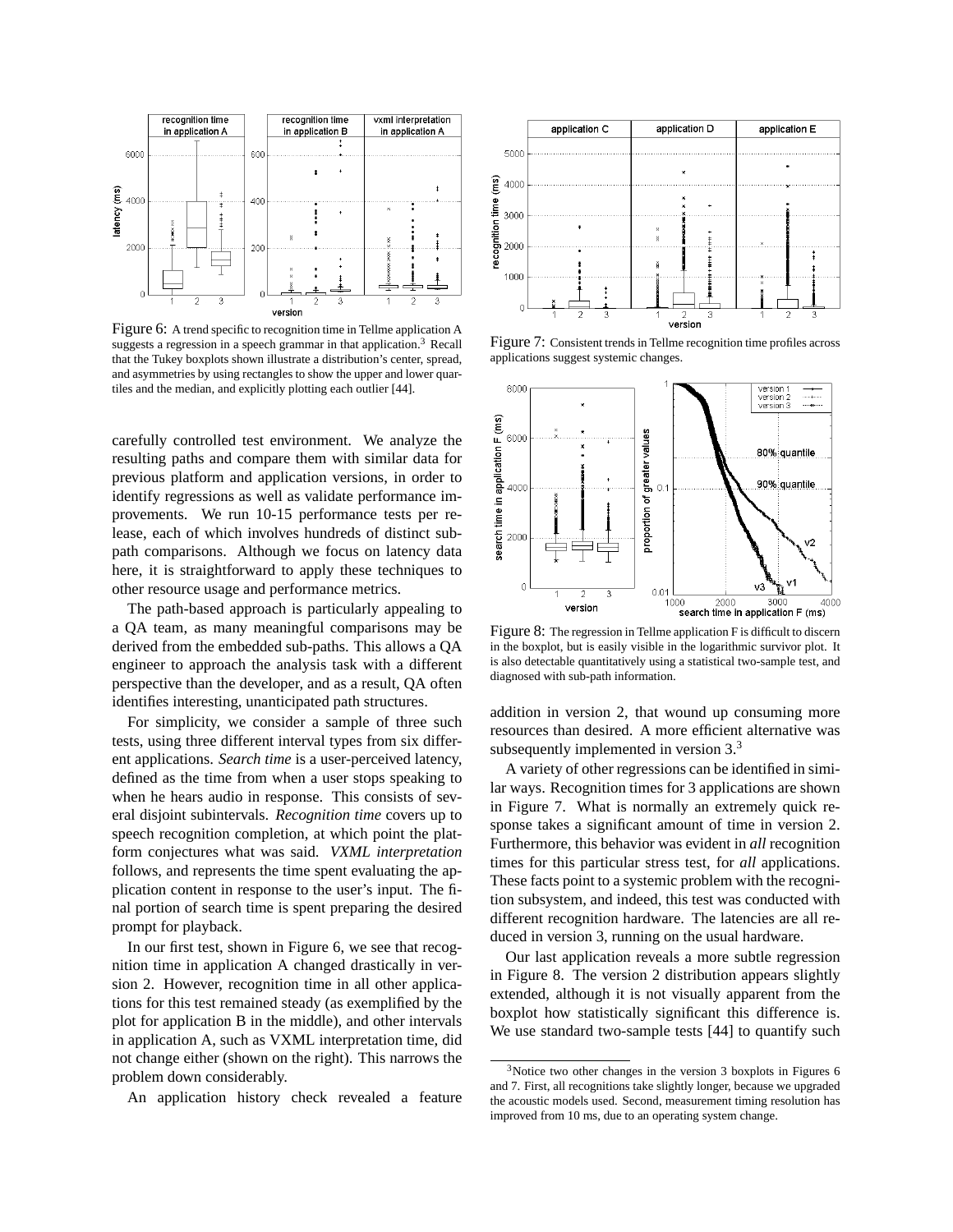differences.<sup>4</sup> In fact, Tellme conducts such tests on all its data to automate the analysis process, so a human is only required when a significant behavior change is detected. The p-value for the Mann-Whitney test for versions 1 and 2 is  $1.5 \times 10^{-4}$ , so we have high confidence that median search time increased in version  $2<sup>5</sup>$ . However, taking a different look at this data provides more insight.

At the right of Figure 8, we focus our attention on the search time outliers by using sample survivor functions on a logarithmic scale. The aberrant version 2 behavior is now clear: all quantiles above 80% have increased.

The culprit became evident after using the path information to identify the responsible subinterval: application F's data feed changed in version 2, and we were witnessing erratic web server performance.

In summary, paths offer powerful tools for evolving systems. Automatically deriving system structure and dependencies helps development, QA, and operations teams better understand the system. We can also automatically detect statistically significant changes in performance and perceived latency across versions. Some differences are only visible in distribution outliers, and not in the mean, but they are still captured by this approach. We may further employ paths to understand the cause behind each change, per Section 4.2.

### **6 Discussion**

In this section, we summarize some important lessons that we have learned while working with paths.

#### **6.1 Maintainability and Extensibility**

For Tracers to be practical, the instrumentation must be: 1) maintainable, so that it is not likely to break in light of ongoing platform changes, and 2) extensible, so new platform additions can easily make use of the measurement infrastructure. Path-based instrumentation succeeds in this regard because it keeps the reporting and analysis logic external to the instrumented system.

Consider the common problem of instrumenting software to measure the latency of a certain interval, that begins in one software module and ends in another. These modules know little of each other's internals.

The naive *point-based* approach would have the two modules log the start and end events respectively, and *attempt* to pair them up externally. Without a path to link these two endpoints to the same request, it is easy to get confused about the pairings. Although it is possible to statistically infer the common pairings [3], we are often interested in precise matches.

We could internalize (but not eliminate) the pairing task by explicitly tracking and propagating timestamps inside the system. This *interval-based* approach offers limited flexibility for adding and modifying measurements, and adds intricate, and often overlooked, dependencies between modules.

The *path-based* approach provides the flexibility without the dependencies. The modules simply report observations with timestamps, and paths ensure a correct pairing of these two events. In addition, measurements of new internals (sub-paths) can be easily added without new instrumentation.

At Tellme, we have repeatedly watched measurements made using older approaches break, while path-based measurements have remained robust in the face of rapid change. With path-based measurement, developers estimate that they now spend 23-28 fewer person-hours per new, medium-sized software component validating correctness and overall performance impact.

#### **6.2 Trapping Failures**

Given the difficulty of perfectly simulating real workloads during testing, our philosophy is to accept the fact that failures will happen, but to be well prepared to recover quickly [14]. The sheer size and large request rate of a full production system expose rare behavior more frequently than offline tests. We sometimes cannot afford to wait for the problem to recur, and attempts to reproduce subtle timing conditions on a smaller test system can be difficult.

Paths allow us to isolate a problem the first time it happens, and if we cannot immediately diagnose the problem, we can identify the areas where we need to enable additional instrumentation to catch the problem the next time. Tellme has used this *failure trapping* approach to successfully diagnose rare and obscure bugs. We use the dynamic filter described in Section 3.2 to enable the aggregation of verbose observations and trap problems in this manner.

This is one application area where paths aid in data mutation detection. If content is a key part of the critical path of a system, such as audio in Tellme's network, it is advantageous to record data signatures (e.g., hashes) as observations at various points along a path, so that the content's integrity can be validated throughout. If it is not obvious *a priori* what data to validate, or validation generates too much data to handle during normal operation, then data validation is best enabled when attempting to trap an existing, known failure.

## **6.3 Designing for Path-Based Macro Analysis**

Our black-box path observation approach provides visibility into application behavior and structure without requiring any application changes. Pinpoint has four

<sup>&</sup>lt;sup>4</sup>We prefer tests that avoid assumptions about the distributions (nonparametric tests). Here we use the Mann-Whitney test to determine if two datasets come from the same distribution. For testing changes in quantiles, we prefer Woodruff confidence intervals [20].

<sup>5</sup>We say differences are statistically significant only for low pvalues  $(< 0.001$ ), as we have a great deal of data at our disposal.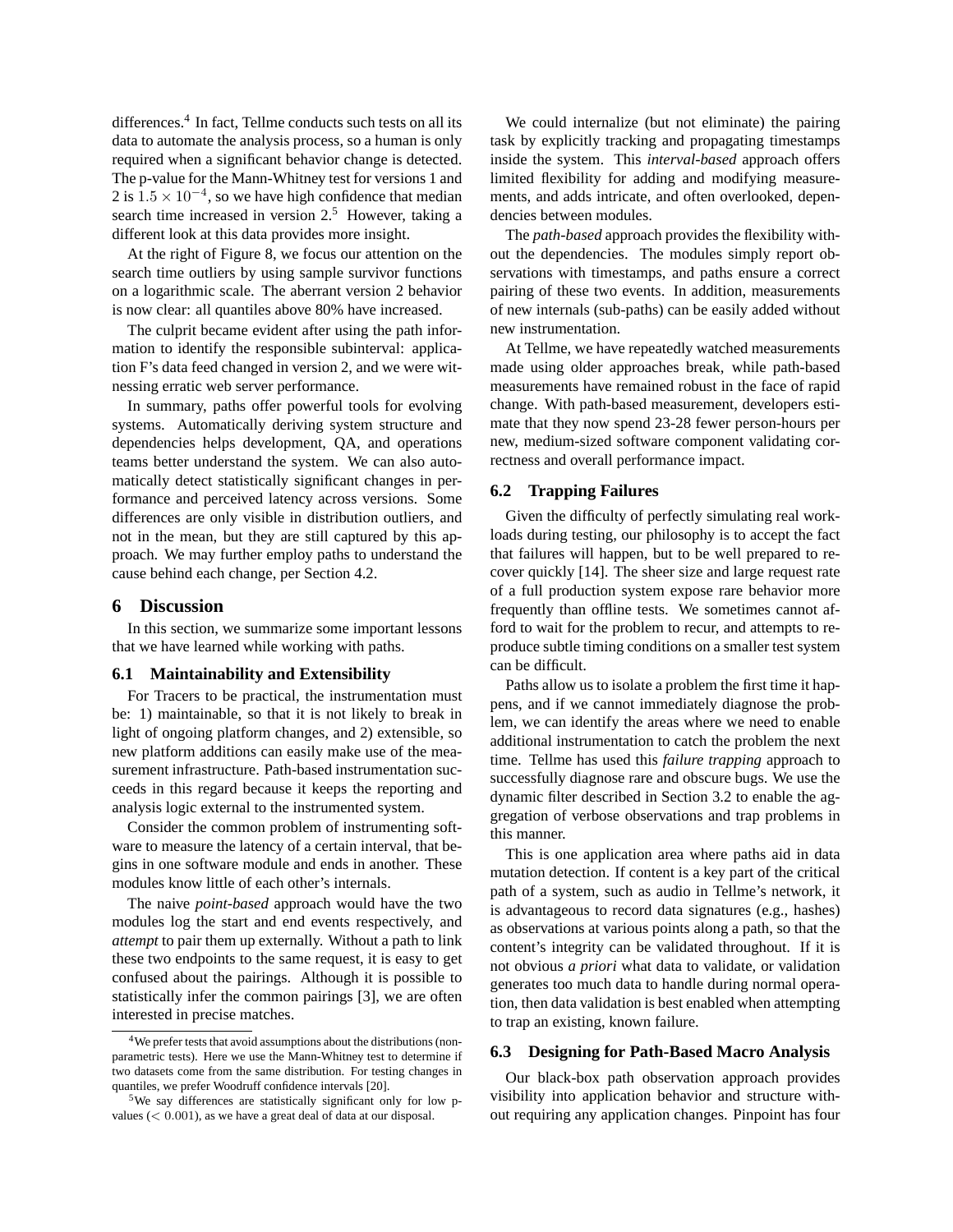applications and Tellme runs hundreds of voice applications that are all observed and analyzed with zero attention required of the application developers.

Large-scale system design is moving toward the application server model [8, 35, 45], where the platform acts as a cluster-based operating system that provides resource management, scheduling, and other services for applications. We believe that the path abstraction should be a core design principle inherent in these systems.

We offer several design guidelines for building pathbased analysis support into a system. The first is to track path request state, including unique path IDs, as close to the control flow in the code as possible. Develop interfaces, classes, and messaging protocols with this in mind, rather than addressing versioning issues later.

The second guideline is to use a high-throughput logging mechanism and a space-efficient data representation, so that the system's critical path is minimally impacted. Although text logs are easier to parse and understand, we have found that compressed binary representations significantly reduce logging overhead.

The third is to design the query interface not only with the expected formal use in mind, but to also plan for exploratory data analysis. Engineers tend to form new questions when working with path data, and the interface must be general enough to support such experimentation.

The fourth guideline is to design efficient, flexible query and aggregation sub-systems. Centralized versus distributed storage and processing tradeoffs must be weighed based on expected use – a distributed design leverages parallel I/O and processing, but adds complexity and runtime overhead to each node in the system. We stress that *data is cheap* in large systems. A lot of data goes a long way with simple, inexpensive statistical tests. These simple tests also tend to scale better.

#### **6.4 Distributed Timestamps**

Latency distribution analysis is challenging when a path runs through machines with different clocks and the intervals of interest are short. We recommend using local timestamps (e.g., Solaris gethrtime) when possible to avoid clock drift concerns, and to use system timestamps (e.g., gettimeofday) with a timesynchronization protocol such as NTP [37] to compute intervals between hosts on different clocks. ObsLogs contain a system timestamp per path per machine, and all observations are made with 32-bit local timestamps. So far the extra noise of inter-machine intervals has not been a limitation in practice, although there are improved time synchronization algorithms that we could deploy to reduce the noise [16].

#### **6.5 Path Limitations**

The path-based approach has proven useful in many applications. However, the path concept itself does not solve problems. Rather, paths provide a framework by which existing techniques may be better focused to tackle common challenges encountered while managing large, distributed systems.

We must decide which observations to include in paths for the system of interest. Software bugs may be so focused that they slip between two observations, so that their impact is not noticed but for the coarse path detail. Deciding what to instrument is an iterative process that evolves with the system. We prefer to err on the side of excess, and dynamically filter out noisy observations that are not as frequently useful.

For example, our current Pinpoint Tracer implementations generate observations at the application level but do not yet account for lower-level components, such as transparent web caches and RAID disks. Extending Tracers to include such information can help us detect and diagnose low-level configuration errors and failures (e.g., buggy RAID controllers).

### **7 Related Work**

In this section we discuss previous work in path-based profiling, paths, diagnosis, and anomaly detection.

# **7.1 Path-based Profiling**

There are many profiling tools that provide more complete solutions for specialized tasks, such as performance modeling. None of these systems are applicable to the failure management tasks discussed in this paper except for performance failures.

Similar to our approach, several systems use explicit identifiers to trace requests through multi-tier systems for performance profiling. Some also implement the tracing in the platform so that no application modification is required. Magpie [7] profiles distributed systems to observe processing state machines (e.g., for HTTP requests) and to measure request resource consumption (CPU, disk, and network usage) at each stage. Magpie then builds stochastic workload models suitable for performance prediction, tuning, and diagnosis. WebMon [49] uses HTTP cookies as identifiers to trace requests from web browsers to the web servers and application servers. There are also several recent commercial request tracing systems focusing on performance profiling and diagnosis, such as PerformaSure [46] and AppAssure [4]. ETE [24] is a customizable event collection system for transactions. It requires manually written transaction definitions to associate events with a transaction, whereas paths captures the association automatically.

Aguilera *et al.* [3] takes a completely non-invasive approach to profiling distributed systems. They infer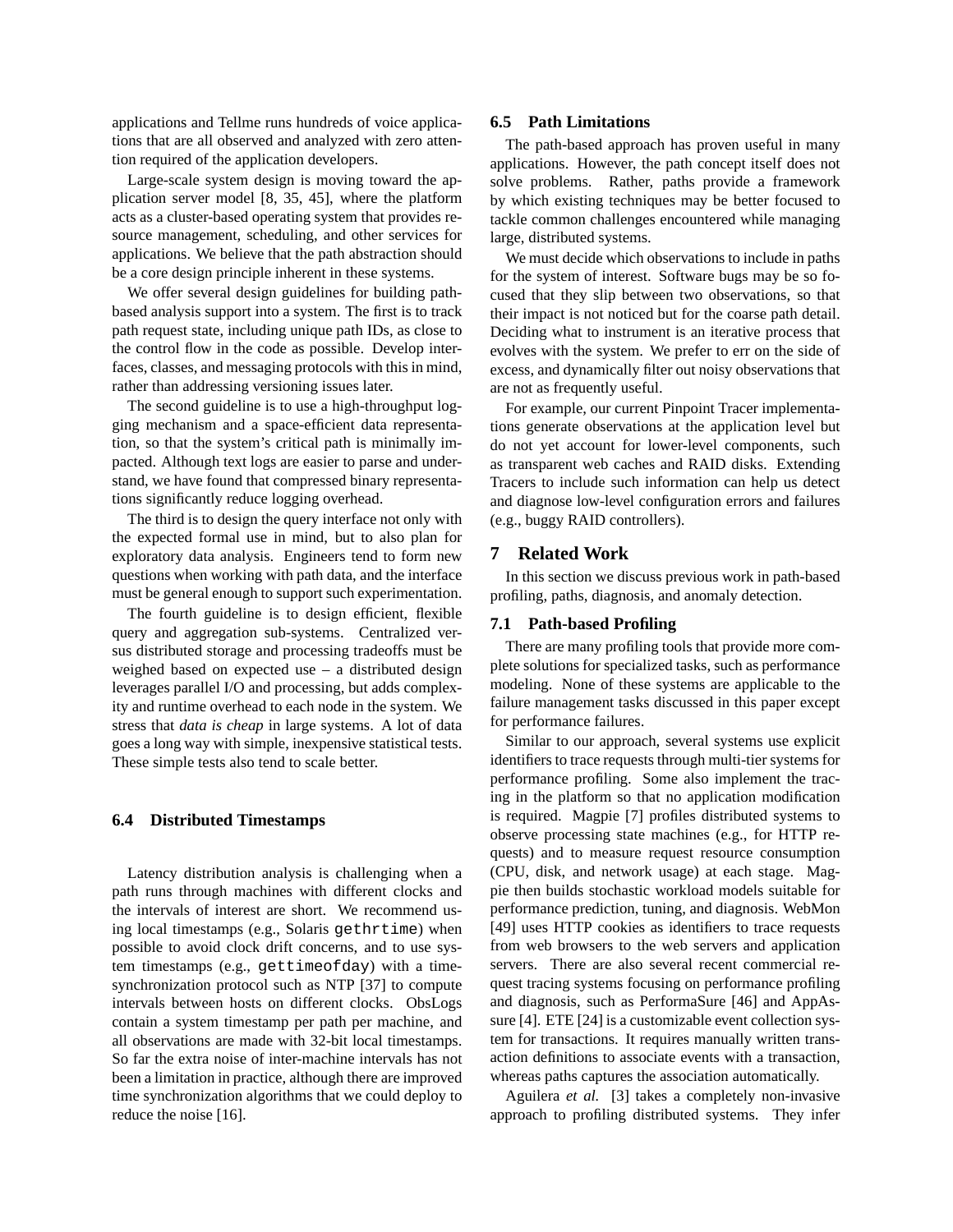the dominant causal paths through a distributed system of black boxes using message-level traces, without any knowledge of node internals or message semantics. They have used the causal paths to profile and diagnose performance problems. Although their approach is less invasive than ours, it is more difficult to associate specific observations with specific request paths for failure management tasks.

### **7.2 Paths in Other Contexts**

Whole Program Paths [31] shares our view of capturing program dynamic control flow, and applies this to detect hot sub-paths in individual processes for performance tuning. Scout [38], Ninja [45], SEDA [54], and Virtual Services [43] use paths to specify control flow and resource allocation while servicing requests. These systems would be particularly easy to integrate with our macro analysis infrastructure.

Clickstream analysis uses paths to represent the sequence of web pages a user visits. They focus on understanding user behavior to improve usability, characterize visitors, and predict future access patterns [29].

### **7.3 Diagnosis**

IntegriTea [48] and AppSight [28] trace requests to record method calls and parameters to capture and replay single-path failures. These systems do not correlate across multiple requests for improved diagnosis. Some distributed debuggers support stepping through remote calls [33]. These tools typically work with homogeneous components and aid in low-level debugging.

Event and alarm correlation techniques have been used for many years in network management applications [56]. The challenge is to infer event causality from just the event sources and timestamps.

### **7.4 Anomaly Detection**

Anomaly detection techniques have been used to identify software bugs [17, 51] and detect intrusions [32] from resource usage [15], system calls [27], and network packets [41]. Performance failure detection tools [25, 52] compensate for workload variations using trend analysis. The workload models are constructed per site or per request type. Paths enable fine-grain workload models to be constructed per component and per request type.

### **8 Conclusion**

We have presented a new approach to managing failures and evolution using paths. We trace request paths through distributed system components, aggregate the resulting data, and apply statistical techniques to infer high-level system properties.

This approach allows us to build tools that apply to many applications, even including legacy applications that run on application servers. These tools can perform complex detection and diagnosis operations without detailed knowledge of the applications or the system components. The key to this ability is a large amount of traffic (many paths), which enables meaningful automated statistical analysis.

We have applied our methodology to address four key challenges that arise when managing large, distributed systems.

- 1. Path anomalies and latency profiles can be used to quickly and accurately detect system failures, including both correctness and performance problems. Because of automated statistical methods, we can run fault detectors for many different kinds of failures simultaneously.
- 2. Paths help isolate faults and diagnose failures, either for defects in a single path or sets of paths that exhibit some property.
- 3. Paths allow us to estimate the impact of a fault by finding the set of other paths that exhibit similar behavior, which allows for prioritization of problems and resolution of SLA deviations.
- 4. Paths contribute to correct system evolution by discovering system structure and detecting subtle behavioral differences across system versions. As with detection, automated tools allows us to track thousands of system metrics simultaneously, looking for statistically significant deviations from the old version.

We have validated our methodology using three implementations: a research prototype and two large, commercial systems that service millions of requests per day.

We are currently exploring a variety of data storage and analysis engine architectures in order to build a pathbased infrastructure whose use can scale far past the systems it supports. We also continue to experiment with new algorithms for our analysis engines. We are exploring the application of our failure detection techniques to clickstream paths. Finally, we plan to extend paths to peer-to-peer systems, where we can use path properties to verify distributed macro invariants so as to detect faulty implementations or misbehaving members.

### **References**

- [1] ABBOTT, M. B., AND PETERSON, L. L. Increasing Network Throughput by Integrating Protocol Layers. *IEEE/ACM Transactions on Networking 1*, 5 (1993), 600–610.
- [2] AGRAWAL, R., IMIELINSKI, T., AND SWAMI, A. Mining association rules between sets of items in large databases. In *SIG-MOD* (1993), pp. 26–28.
- [3] AGUILERA, M. K., MOGUL, J. C., WIENER, J. L., REYNOLDS, P., AND MUTHITACHAROEN, A. Performance Debugging for Distributed Systems of Black Boxes. In *SOSP* (2003).